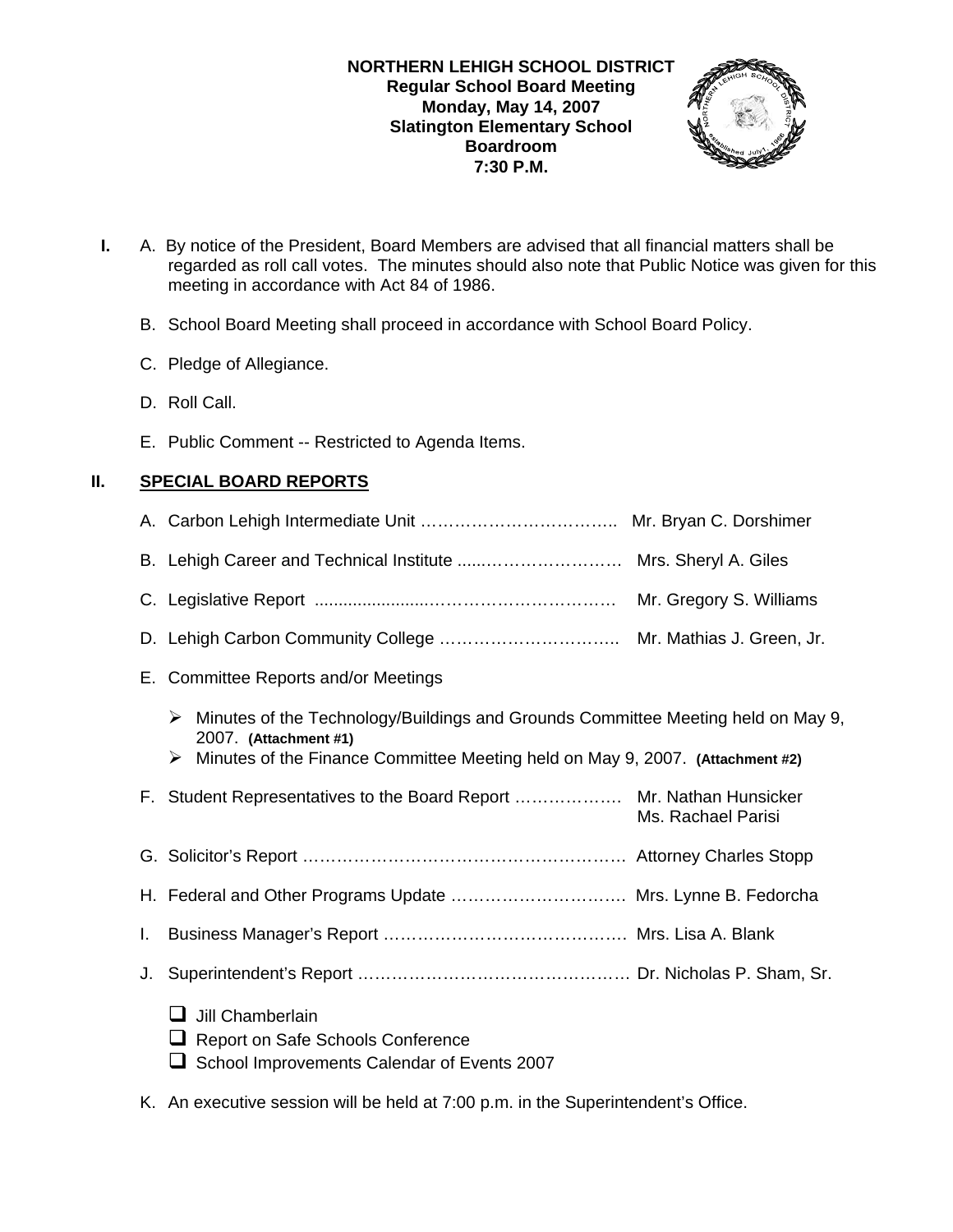#### **III. PERSONNEL**

- A. Substitutes
	- 1. Instructional

Approve the following substitute teacher for the 2006-2007 school year at the 2006-2007 substitute teacher rate of \$80.00 for 1-10 non-consecutive days; \$90.00 for 11-20 nonconsecutive days; and \$105.00 for 21+ non-consecutive days:

*\*Pending Verification of Clearances*  Meghan Krebs\*

- 2. Non-Instructional
	- a. Approve the following individual as a substitute secretaries/aides for the 2006-2007 school year at the 2006-2007 substitute rate of \$7.25 per hour.

*\*Pending Verification of Clearances*  Connie Check\*

b. Approve the following individual as a substitute cafeteria worker for the 2006-2007 school year at the 2006-2007 substitute rate of \$7.25 per hour.

*\*Pending Verification of Clearances*  Connie Check\*

B. Leave Without Pay

event for graduating seniors. Her request will not be considered a precedent for future requests per correspondence received from the Northern Lehigh Education Association. Approve the request of Dawn Mayer, Peters Elementary teacher, to take an unpaid leave of absence on May 24, 2007. She would like accompany her daughter on a special high school

C. Approve the request of employee #170, to take a 12-week Family Medial Leave of Absence unpaid leave of absence until the end of the second marking period. She anticipates returning to her current teaching position on Monday, January 28, 2008. during the 2007-2008 school year, effective September 24, 2007 and further continue with an

#### **. CONFERENCES IV**

# **V. POLICY**

- A. Board Policy  $-1$ <sup>st</sup> Reading Approve revisions to school board policy #122 – Programs – Extra-curricular Activities, as presented after 1st reading. **(Attachment #3)**
- B. Homebound Instruction
	- 1. It is recommended that the Board of Education grant homebound instruction for a  $9<sup>th</sup>$ Grade Student, Student No.1090029, for five hours per week for the remainder of the 2006-2007 school year.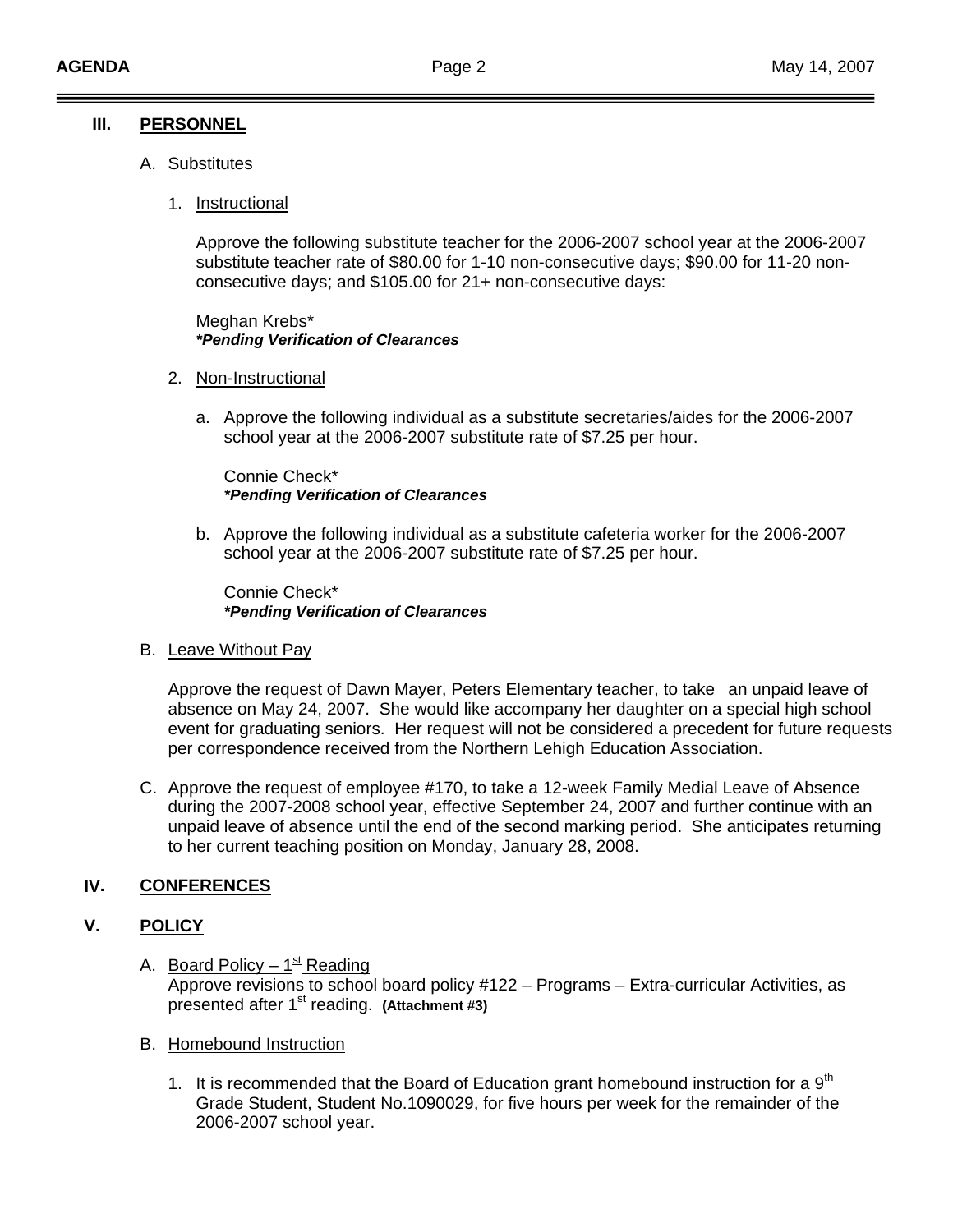- 2. It is recommended that the Board of Education grant homebound instruction for a 6<sup>th</sup> Grade Student, Student No.1390014, for five hours per week for the remainder of the 2006-2007 school year.
- 3. It is recommended that the Board of Education grant homebound instruction for a  $10<sup>th</sup>$ Grade Student, Student No.936600, for five hours per week for the remainder of the 2006- 2007 school year.
- C. Approve the Northern Lehigh School District Athletic Honor Code/Discipline Code as presented after changes to page 3. **(Attachment #4)**
- D. Non-Resident Students

 Approve the request of parents of a second grade student at Peters Elementary School, who are moving out of the district, to allow their student to continue in Northern Lehigh School District until the end of the 2006-2007 school year in accordance with school board policy #202.

- E. Approve the Resolution authorizing the Collection of School Real Property Taxes in Installments, as presented. **(Attachment #5)**
- F. Summer Band Camp

 Approve a tuition fee of \$25.00 per student for a six-week elementary summer band program and also approve a stipend for summer band program director, Lora Krum, of \$1,000.00. There is no increase to this stipend over last year. The summer band program will run on Tuesday and Thursday mornings from June 26, 2007 to August 2, 2007.

G. Field Trip

 $6<sup>th</sup>$  Grade – Slatington Elementary School – Philadelphia Zoo – May 31, 2007 – Funded by PTO.

## **VI. CURRICULUM AND INSTRUCTION**

A. Approve the concurrent Enrollment Agreement between Northern Lehigh School District and Lehigh Carbon Community College for the 2007-2008 school year, as presented. **(Attachment #6)**

## **VII. OLD BUSINESS**

## **VIII. NEW BUSINESS**

 Approval of a corrected Compensation Agreement for the Confidential Secretary to the Superintendent for the 2006-2007, 2007-2008 and 2008-2009 school years. This agreement was originally acted on by the Board of Education on October 10, 2005. **(Attachment #7)**

## **IX. FINANCIAL**

- A. Approve the Following Financial Reports:
	- 1. General Fund month of April
	- 2. Athletic Fund month of April
	- 3. Capital Reserve month of April
	- 4. Cafeteria Fund month of April

## 5. NLMS Student Activities Account month of April